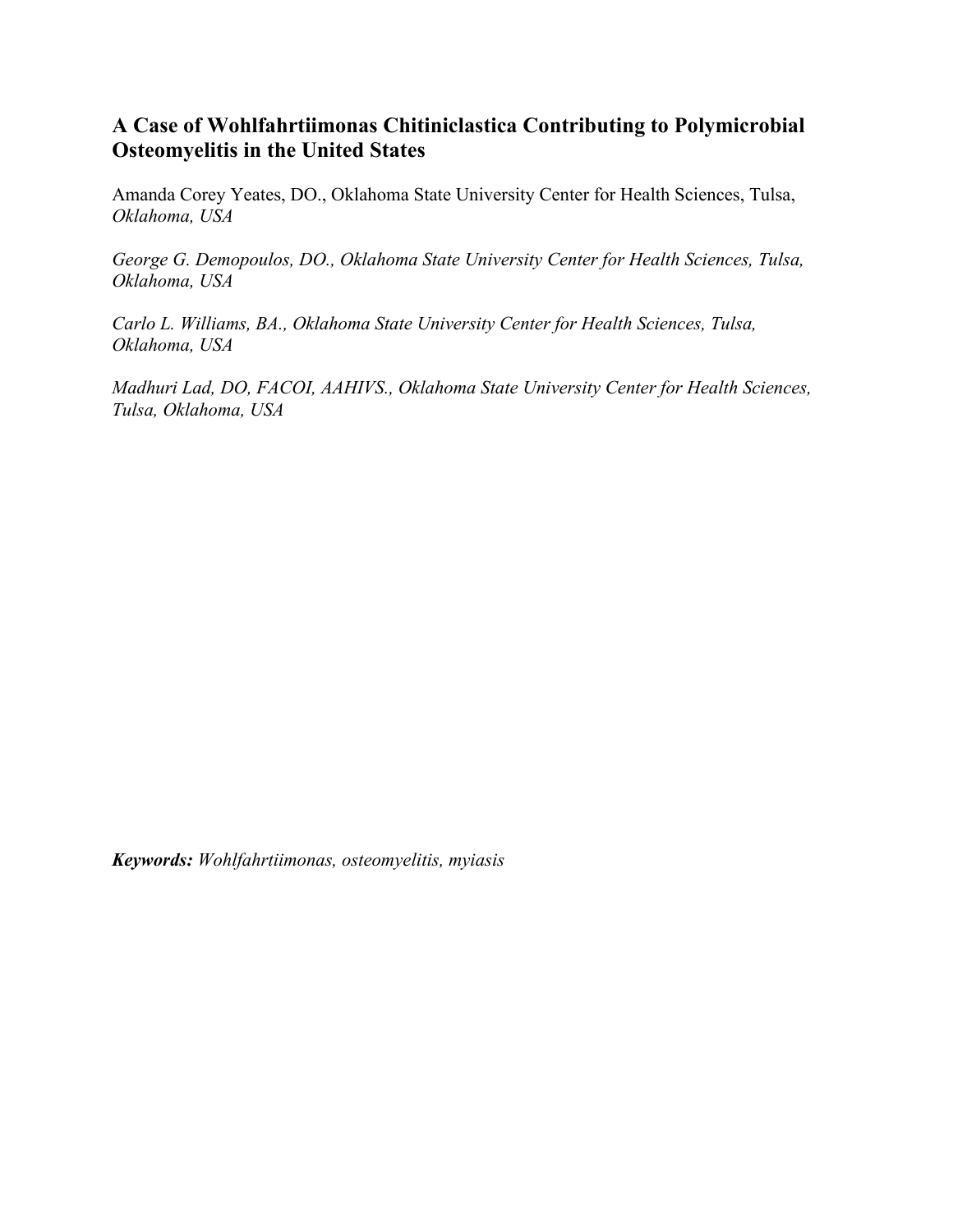## **Abstract**

*Wohlfahrtiimonas chitiniclastica* is a rare emerging bacterium first isolated from the larva of *Wohlfahrtia magnifica* that has most commonly been associated with myiasis. This emerging human pathogen has spread to several geographical locations, with more cases being reported in the United States. Although rare, isolated cases of *W. chitiniclastica* causing bacteremia, cellulitis, and osteomyelitis have been reported. We present a case of *W. chitiniclastica* as a component of polymicrobial osteomyelitis in a 37-year-old male in Oklahoma, US, of which the patient was successfully treated with daptomycin and ertapenem after debridement.

## **Introduction**

First isolated from the larva of *Wohlfahrtia magnifica*, *Wohlfahrtiimonas chitiniclastica* is a rare gram-negative bacterium that is often found in areas of poor sanitation, particularly within developing countries. <sup>15</sup> Originally, reports of myiasis from parasitic flies were localized to the tropical regions. *<sup>7</sup>* However, other case reports have shown an increase in infections to other more temperate regions. While not yet widely studied, *W. chitiniclastica* is phylogenetically similar to *Ignatzchineria* larvae, which is known to cause myiasis. *<sup>10</sup> W. chitiniclastica* has been isolated from the gut of the house fly *Musca domestica <sup>13</sup>*. W. chitiniclastica have been known to cause myiasis within animals such as sheep and cattle. *4,15 W. chitiniclastica* are not limited to the *Wohlfahrtia magnifica* flies, as it has been also found within *Chrysoma megacephala*, *Lucilia sericata* (green bottle fly), and *Hermetia illucens* flies. *4,12*

The first case of *W. chitiniclastica* reported in humans was recorded in France in May 2006. In this case, a homeless woman with alcoholism was found to have scalp excoriations with lice and larval infestation, and it was believed that her bacteremia originated from the scalp maggots. *<sup>10</sup>* In Japan, a man with a chronic left shoulder wound due to squamous cell carcinoma was found to have *W. chitiniclastica* bacteremia in conjunction with multiple other organisms after initially having negative blood cultures for the pathogen on admission. *<sup>6</sup>* Recently, a case of *W. chitiniclastica* was reported to have caused cellulitis and deep ulcer formation of the right foot which ultimately progressed to osteomyelitis in Kerala, India. *<sup>13</sup>* The majority of patients who have been infected with the bacterium have had poor hygiene, alcohol dependence, and chronic wounds.

In the United States, the first documented case of human infection from *W. chitiniclastica* was right leg swelling with draining ulcers in 2015. *<sup>5</sup>* The patient's occupation put him at a higher risk of being in contact with insects, and his morbid obesity made properly cleaning his wounds difficult. *<sup>5</sup>* Since the first case of *W. chitiniclastica* was reported, there have been additional reports around the United States. In the continental US, a 37-year-old male with ulcers on his left lower extremity presented with polymicrobial myiasis including *W. chitiniclastica*.<sup>8</sup> In Hawaii, two elderly patients had *W. chitiniclastica* sepsis secondary to skin and soft tissue infections, with one case being fatal. Both of the patients were living under poor hygienic conditions. *W. chitiniclastica* was isolated from blood cultures and maggots were noticed in the wound in one of two patients; however, a coexisting *E. coli* infection could have contributed to the death of the patient. *<sup>9</sup>*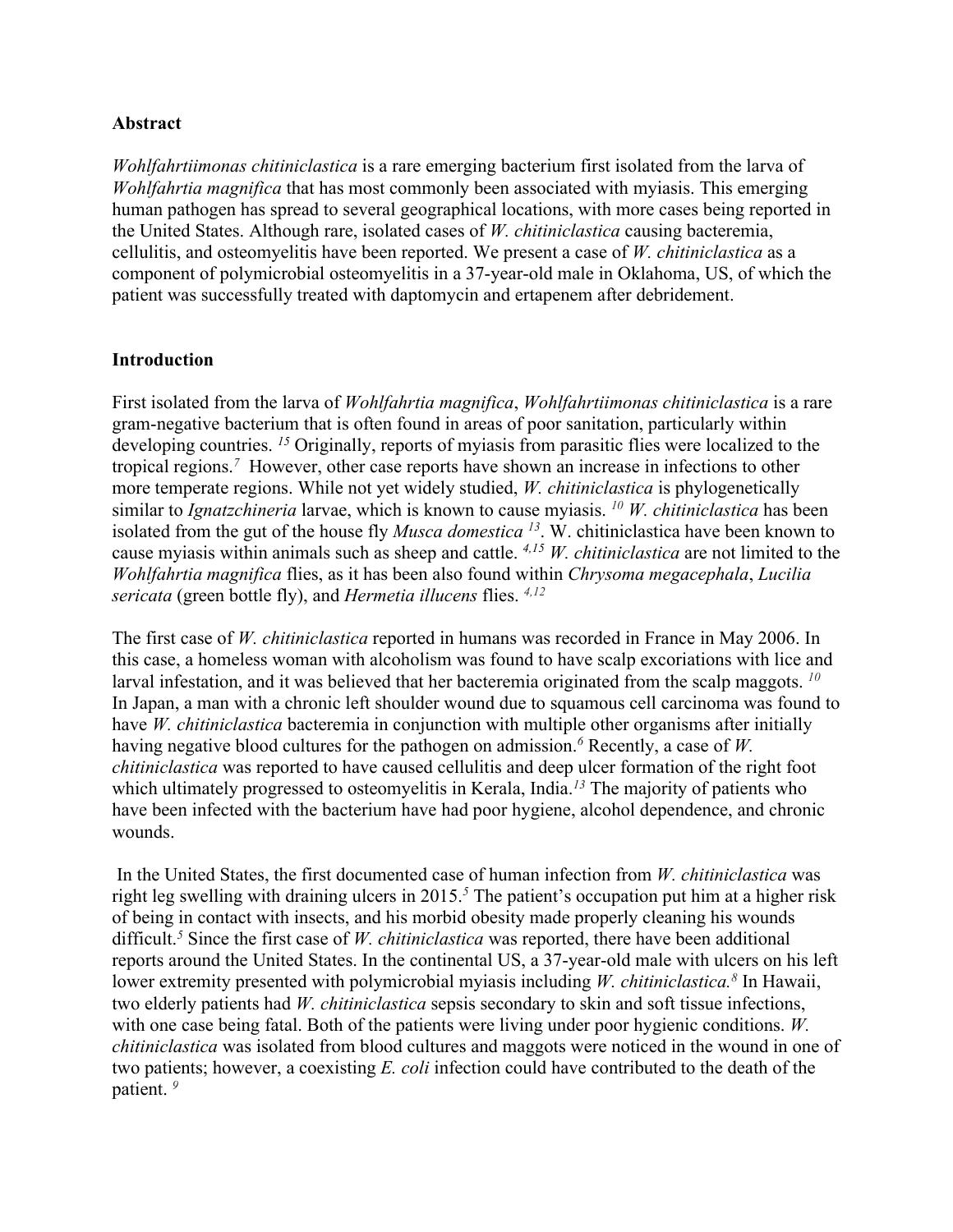There are various methods used in identifying the *W. chitiniclastica* bacterium. The matrixassisted laser desorption ionization-time of flight mass spectrometry (MALDI-TOF MS) has been used for identification, and 16S rRNA gene sequencing has been utilized to confirm the sequencing to determine the presence of *W. chitiniclastica* within multiple reports involving the bacterium. *1,2,14* After diagnosis, treatment of *W. chitiniclastica* involves the removal of the larvae and usage of antimicrobials. *W. chitiniclastica* has been shown to be susceptible to most classes of antibiotics with beta-lactams, aminoglycosides, carbapenems, and fluoroquinolones being the most commonly used. *3,11* Only one reported case has shown the bacterium to have mild resistance to tetracyclines, *<sup>12</sup>* and there has been some intrinsic resistance to fosfomycin not yet studied. *<sup>11</sup>*

#### **Case Report**

We present a 37-year-old Oklahoma male with poorly controlled diabetes mellitus and chronic foot wounds with frequent readmissions secondary to wound infections. Per medical chart review of all admissions, the patient was never found to have mention of poor hygiene, farm animal exposure, or a distinctive living situation. He was first seen at Oklahoma State University Medical Center (OSUMC) in September 2019 for a chief complaint of right foot erythema and edema that began approximately two weeks prior that slowly spread superiorly. The patient had been seeing a podiatrist for a noted chronic diabetic foot ulcer, but he had not undergone any intervention. During this presentation, the patient was septic secondary to a right foot wound which was draining malodorous purulent material with tracking to the deep tissues. A CT scan of the right foot at that time showed subcutaneous air between the first and second toes, and the patient was placed on vancomycin, piperacillin/tazobactam, and clindamycin for empiric antibiotic coverage. Additionally, General Surgery was consulted for operative management. During this initial hospitalization, the patient underwent two surgical debridements, wound vacuum placement, and PICC placement for prolonged antibiotic therapy with ciprofloxacin. He was then transferred back to the hospital from which he initially was directly admitted for wound management and completion of antibiotics. However, the patient did return to OSUMC after approximately 14 days for a repeat MRI of the right foot, which revealed evolving osteomyelitis of the second metatarsal and second proximal phalanx and extensive osteomyelitis in the right great toe. Despite worsening imaging findings, the patient at that time endorsed "feeling better." Finalized cultures from the wound demonstrated *Streptococcus agalactiae*, ampicillin-sensitive *Enterococcus*, unspeciated diphtheroids, and *Bacteroides fragilis*. The patient was then placed on piperacillin/tazobactam for 6 weeks and returned to his local hospital for ongoing treatment.

One year later, the patient again presented to OSUMC as a direct admit from an outlying hospital in southeastern Oklahoma for a suspected diagnosis of osteomyelitis given the presence of foot pain, fever, and chills. Patient reported noticing significantly more swelling of his right foot over a span of several months and had not been following up with any wound care. He presented in septic shock and was found to have beta Streptococcus present on blood cultures. X-ray of the right foot demonstrated osteomyelitis again of the second right metatarsal and right second phalanx. Patient was volume resuscitated and started on linezolid and piperacillin/tazobactam. Following admission, General Surgery was consulted and performed a debridement followed by amputation of the disarticulated right 2nd phalanx. Upon conclusion of this procedure, a wound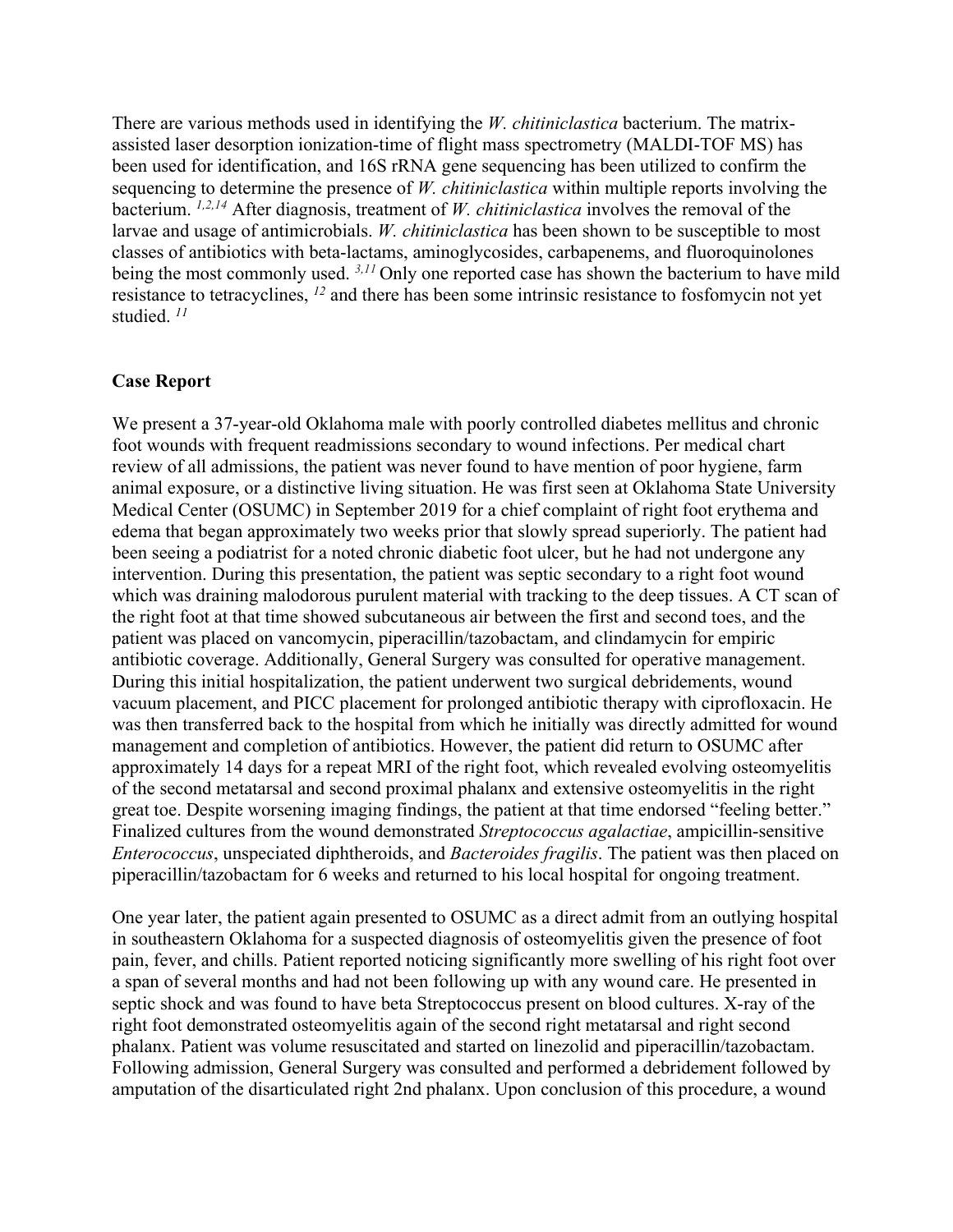vacuum was placed. Repeat blood cultures were negative and wound cultures did show *Streptococcus dysgalactiae* as well as *Parvimonas micra*. A bone culture was also obtained and once finalized, showed growth of *Streptococcus dysgalactiae*, diphtheroids, *Parvimonas micra*, and a non-fermenting gram-negative rod. Further testing of the non-fermenting gram-negative rod by matrix-assisted laser desorption and ionization (MALDI) revealed colonies of *W. chitinclastica*. The patient was given ertapenem for six weeks and transferred to a local hospital for wound care and completion of antibiotics. He was readmitted the following day after an MRI demonstrated osteomyelitis despite amputation with the presence of sero-sanguineous drainage from the surgical site. General Surgery deemed no further surgical intervention was necessary. Infectious Diseases was consulted with recommendations to broaden treatment with the addition of daptomycin for coverage of diphtheroids. The patient was discharged on both ertapenem and daptomycin without current readmission to date.

### **Discussion**

Currently, there is limited literature on *W. chitiniclastica* in patients with cellulitis and osteomyelitis. However, the pathogenicity of *W. chitiniclastica* continues to be researched as more cases involving this bacterium are published. First discovered as phylogenetically similar to *Ignatzschineria, <sup>7</sup>* it is classified as a non-motile, strictly anaerobic, Gram negative rod that exhibits both catalase and oxidase positive activity. *3,11* Because of its similarity to *Ignatzschineria* in both strong chitinase activity and preferred environment, it has potential to cause co-infection such as bacteremia. *<sup>8</sup>* It has been shown that transmission of *W. chitiniclastica* occurs when fly larvae are deposited into damaged skin and soft tissues, such as open wounds . *12* Based on previous case reports, it seems that common risk factors for *W. chitiniclastica* include poor hygiene, alcohol abuse, peripheral vascular disease, and chronic open wounds that are often untreated. <sup>5,6</sup> While no maggots were noted on physical examination during any of his hospitalizations, the patient in this case report had a chronic open wound for several months with poor wound care. The patient did have concern for bilateral vessel hardening of the lower extremities seen on ankle-brachial indices, with concern for ischemia of the right foot on repeated toe-brachial indices.

The patient in this case was successfully treated with ertapenem and daptomycin. In previous studies, *W. chitiniclastica* has generally been shown to be pan-sensitive to several classes of antibiotics, with only one documented case of mild resistance to tetracyclines. *4,9,12* It has exhibited some mild intrinsic resistance to Fosfomycin which has yet to be seen or tested with treatment of human infections. *<sup>11</sup>* The most common classes of antibiotics used to treat *W. chitiniclastica* have included beta-lactams, carbapenems, aminoglycosides, and fluoroquinolones, *<sup>4</sup>* of which a carbapenem was used in this particular case of osteomyelitis. It can be presumed that minimal resistance is secondary to the youth of the infection in humans and minimal exposure to antibiotics thus far.

Of the patients presented in other case reports, it appears that mortality is related to the presenting condition of the patient (i.e. fulminant sepsis) rather than *W. chitiniclastica* itself *<sup>11</sup>*. In one of two documented cases of *W. chitiniclastica* in Hawaii, US, a 72-year-old male who was found unattended after three days with an umbilical maggot-infested wound died on day 2 of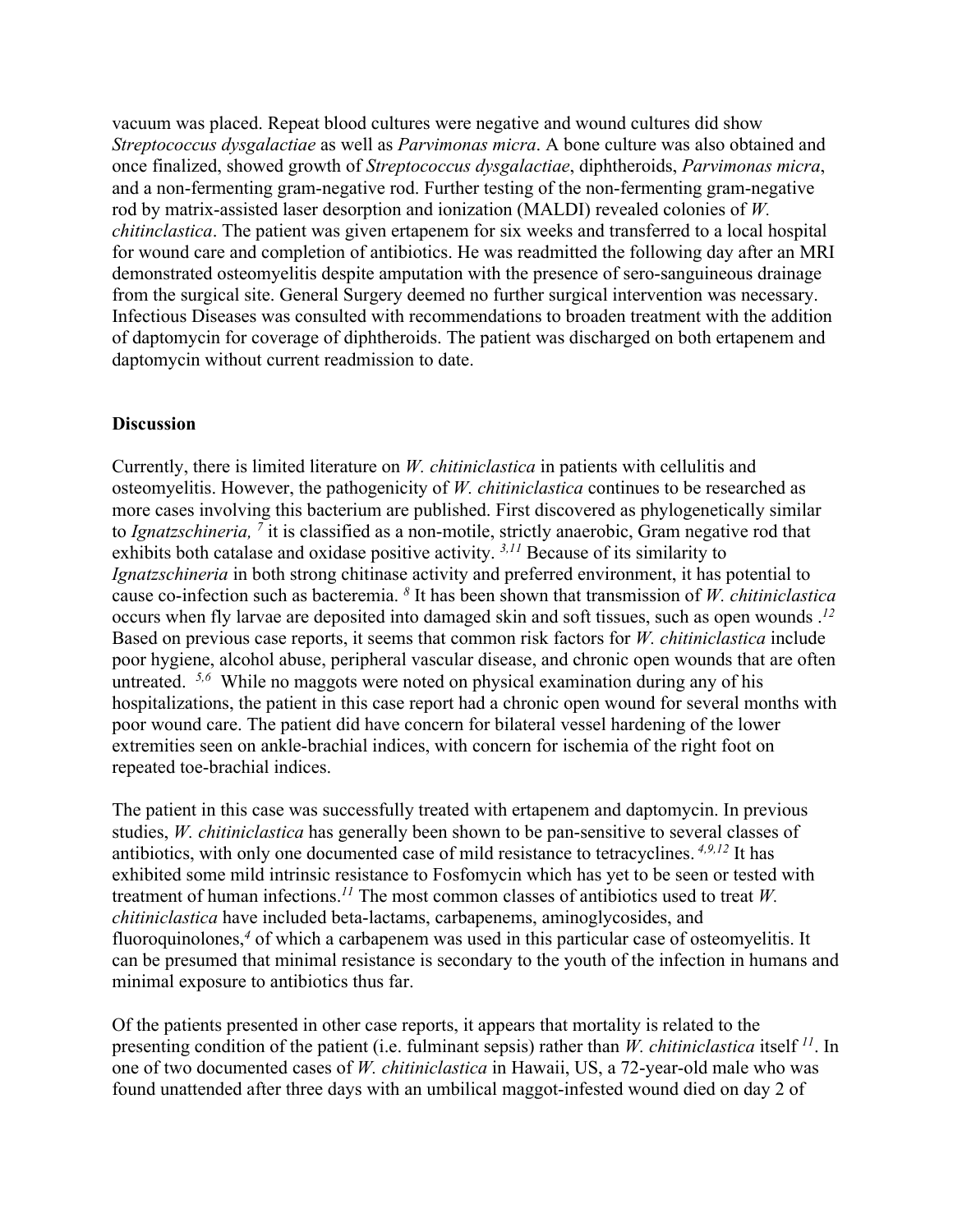hospitalization *<sup>9</sup>* . Another patient with *W. chitiniclastica* bacteremia in a 41-year-old female was found to have Candida albicans fungemia after death. *<sup>3</sup>* A case of *W. chitiniclastica* bacteremia in a 70-year-old male resulted in fulminant septic shock in which the patient required intubation and vasopressors in the ICU. *<sup>1</sup>* In the presented case above of osteomyelitis, source control was obtained via debridement and amputation leading to overall clinical improvement of the patient. *W. chitiniclastica* has been reported in both monomicrobial and polymicrobial infections. Case reports have shown *W. chitiniclastica* has been isolated with bacterium such as *Escherichia coli*, *M. morganii*, *Proteus mirabilis*, *Providencia rettgeri*, and *Staphylococcus aureus. <sup>4</sup>* Mortality also appears to not be affected by presence of other organisms, as patient deaths were reported in monomicrobial *W. chitiniclastica* bacteremia as well as in polymicrobial wound infections. *1,9* With polymicrobial infections, such as the right foot osteomyelitis studied here, blame cannot be directly assigned to *W. chitiniclastica* . *2,5*

It is important to note that proper identification of *W. chitiniclastica* is necessary for its diagnosis. Initial microbiological methods can often lead to misdiagnosis due to it having characteristics similar to other organisms. It has previously been miscultured as *Acinetobacter lwoffii 5* and Comamonas using the VITEK-2 system. *<sup>7</sup>*, *<sup>12</sup> W. chitiniclastica* has been successfully and properly identified by MALDI in previous case reports, as was done at OSUMC. In this particular patient with recurrent osteomyelitis, he did not have growth of *W. chitiniclastica* initially. Similarly, a case of a 75-year-old male with a necrotic, maggot-infested shoulder wound in Japan reported growth of *W. chitiniclastica* not until the twentieth day of hospitalization. In this case, it was suspected that the bacterium entered the patient during rather than prior to his hospitalization. *<sup>6</sup>* Since *W. chitiniclastica* may not always be present in initial cultures, it is important to keep it on the differential diagnosis in patients with concerning risk factors.

### **Conclusion**

In conclusion, we have reported a case of a rare emerging bacterium, *W. chitiniclastica* that was associated with polymicrobial osteomyelitis. While initially seen in warmer climates, it is now being recognized as a potential pathogen for bacteremia, skin/soft tissue infections, and osteomyelitis. It is important to raise clinical awareness of the risk factors most commonly associated with *W. chitiniclastica* and encourage patients of the importance of local wound care to prevent further infection and complications.

### **Disclaimers**

The opinions expressed by authors contributing to this journal do not necessarily reflect the opinions of the Oklahoma State University or the institution with which the authors are affiliated.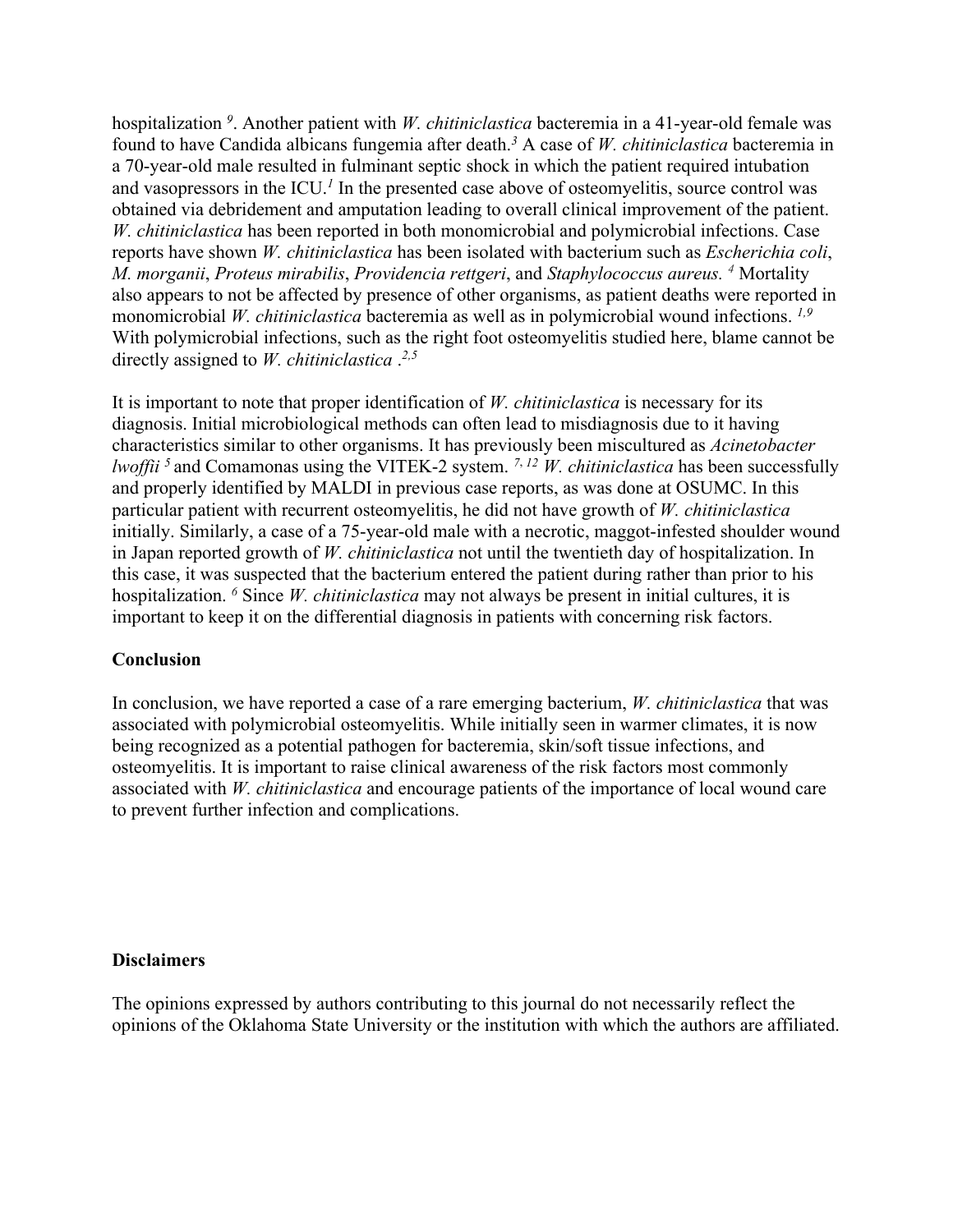## **References**

- 1. Almuzara MN, Palombarani S, Tuduri A, Figueroa S, Gianecini A, Sabater L, Ramirez MS, Vay CA. First case of fulminant sepsis due to Wohlfahrtiimonas chitiniclastica. J Clin Microbiol. 2011 Jun;49(6):2333-5. doi: 10.1128/JCM.00001-11. Epub 2011 Apr 6. PMID: 21471333; PMCID: PMC3122769.
- 2. Campisi L, Mahobia N, Clayton JJ. Wohlfahrtiimonas chitiniclastica Bacteremia Associated with Myiasis, United Kingdom. Emerg Infect Dis. 2015 Jun;21(6):1068-9. doi: 10.3201/eid2106.140007. PMID: 25989017; PMCID: PMC4451917.
- 3. Chavez JA, Alexander AJ, Balada-Llasat JM, Pancholi P. A case of *Wohlfahrtiimonas chitiniclastica* bacteremia in continental United States. JMM Case Rep. 2017 Dec 21;4(12): e005134. doi: 10.1099/jmmcr.0.005134. PMID: 29568530; PMCID: PMC5857366.
- 4. Connelly KL, Freeman E, Smibert OC, Lin B. *Wohlfahrtiimonas chitiniclastica* Bloodstream Infection Due to a Maggot-infested Wound in a 54-Year-Old Male. J Glob Infect Dis. 2019 Jul-Sep;11(3):125-126. doi: 10.4103/jgid.jgid\_58\_18. PMID: 31543656; PMCID: PMC6733193.
- 5. de Dios A, Jacob S, Tayal A, Fisher MA, Dingle TC, Hamula CL. First Report of Wohlfahrtiimonas chitiniclastica Isolation from a Patient with Cellulitis in the United States. J Clin Microbiol. 2015 Dec;53(12):3942-4. doi: 10.1128/JCM.01534-15. Epub 2015 Sep 16. PMID: 26378273; PMCID: PMC4652122.
- 6. Katanami Y, Kutsuna S, Nagashima M, Takaya S, Yamamoto K, Takeshita N, Hayakawa K, Kato Y, Kanagawa S, Ohmagari N. Wohlfahrtiimonas chitiniclastica Bacteremia Hospitalized Homeless Man with Squamous Cell Carcinoma. Emerg Infect Dis. 2018 Sep;24(9):1746-1748. doi: 10.3201/eid2409.170080. PMID: 30124421; PMCID: PMC6106428.
- 7. Kõljalg S, Telling K, Huik K, Murruste M, Saarevet V, Pauskar M, Lutsar I. First report of Wohlfahrtiimonas chitiniclastica from soft tissue and bone infection at an unusually high northern latitude. Folia Microbiol (Praha). 2015 Mar;60(2):155-8. doi: 10.1007/s12223-014-0355-x. Epub 2014 Oct 11. PMID: 25300355.
- 8. Lysaght TB, Wooster ME, Jenkins PC, Koniaris LG. Myiasis-induced sepsis: a rare case report of Wohlfahrtiimonas chitiniclastica and Ignatzschineria indica bacteremia in the continental United States. Medicine (Baltimore). 2018 Dec;97(52): e13627. doi: 10.1097/MD.0000000000013627. PMID: 30593131; PMCID: PMC6314694.